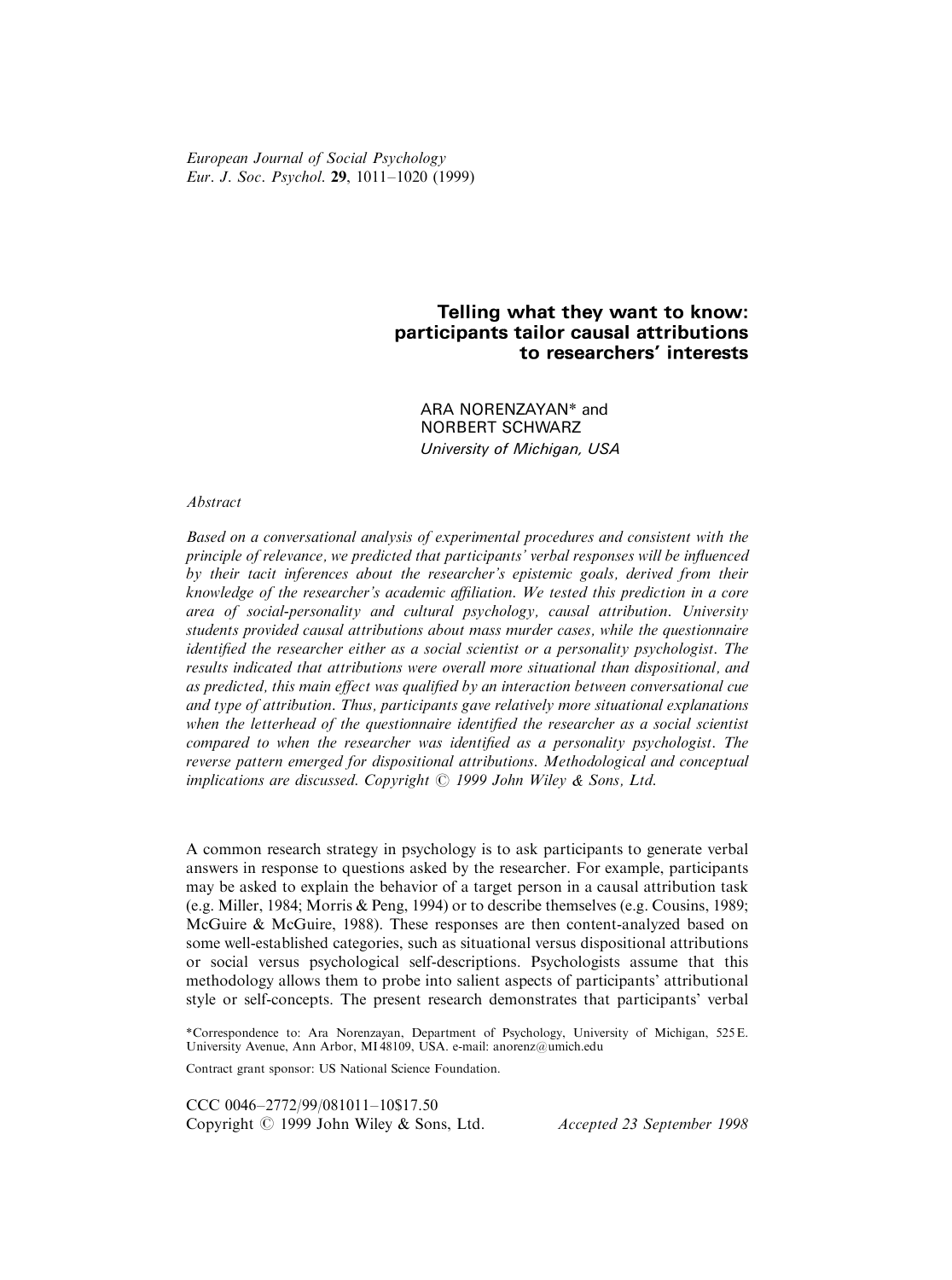responses to such tasks are partially a function of their tacit inferences about the researcher's epistemic goals, which can be derived from knowledge of the researcher's academic affiliation.

A central tenet governing everyday conversation is the principle of relevance (Grice, 1975; Sperber & Wilson, 1995). According to the relevance principle, `the speaker tries to make his utterance as relevant as possible to the hearer. The hearer has a systematic expectation of relevance' (Sperber & Wilson, 1981, p. 284). Specifically, speakers are supposed to provide information that is informative in the particular context of the ongoing conversation, requiring complex inferences about the listeners' respective interests and the intended meaning of their questions. In everyday conversations, these inferences are typically based on previous utterances and assumptions about shared background knowledge. In research situations, participants may draw on features of the research instrument—such as the content of preceding questions, or the nature of the response alternatives—to infer what the researcher means and is interested in (see Schwarz, 1994, 1996, for reviews).

A related line of research examining the communicative context of cognitive processes has focused on audience characteristics. Social psychologists have long been aware that people tailor their message to the characteristics of the hearers (see McCann & Higgins, 1992, for a review). These audience effects occur routinely in everyday conversations, where speakers may infer what listeners want to know from some aspect of their background. For example, in response to the question from a friend `What's in the news lately?' the listener, knowing that the friend is an avid follower of the sports, might tell the friend about the latest college football match rather than recent developments in the Middle East peace process. Curiously, however, the implications of conversational inferences and response tailoring for the methodology of psychological research are often overlooked.

In this paper, we propose that participants can learn about the researcher's likely interests by exploiting a formal aspect of the research situation: the researcher's academic background. This may systematically bias the kinds of verbal responses participants provide, depending on who they believe the researcher is. We tested this hypothesis in a research domain of central concern to social-personality, as well as cultural psychology: causal attribution. Specifically, we hypothesized that participants implicitly assume that social scientists are interested in social contextual variables, whereas personality psychologists are interested in personality dispositions. To the extent that participants try to render their contributions relevant to the researcher's assumed epistemic goals, their attributions may focus on dispositional characteristics when the researcher is a psychologist, but on situational factors when the researcher is a social scientist.

# CAUSAL ATTRIBUTIONS AS A FUNCTION OF THE RESEARCHER'S ACADEMIC AFFILIATION

Participants read about a mass murder case and were asked to explain why the murder occurred. Depending on conditions, the letterhead of the questionnaire informed participants that the researcher was affiliated with the 'Institute of Personality Research' or with the 'Institute of Social Research'. We predicted that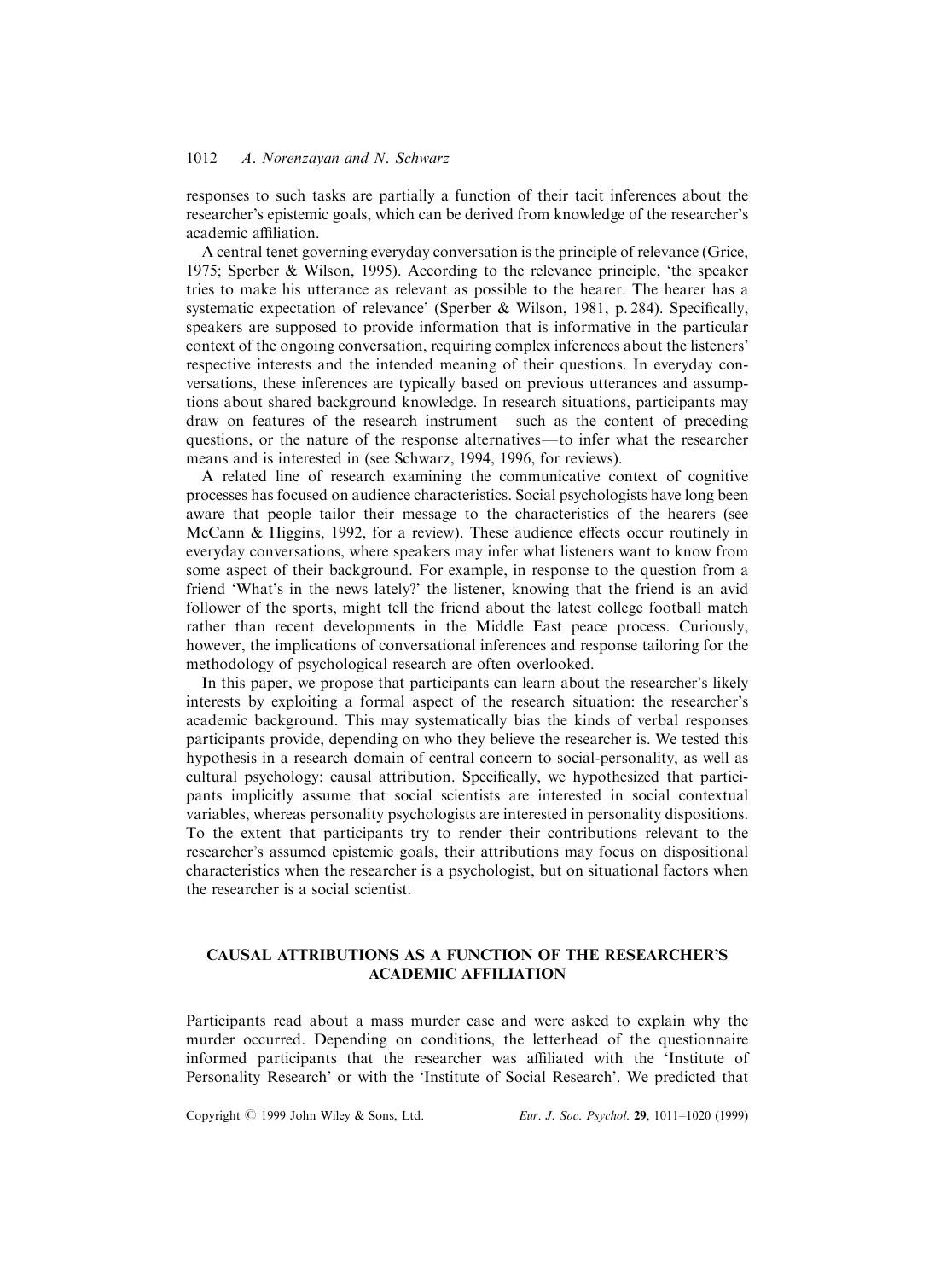participants would infer the researcher's likely epistemic interests from the letterhead and would tailor their attributional reports to be relevant to these interests. Hence, they would provide more situational and fewer dispositional attributions when the researcher is a social scientist rather than a personality psychologist.

Although we derived this prediction from a conversational relevance analysis, it is conceivable that the letterhead may prime different knowledge structures (see Higgins, 1996, for a review), an effect that may itself be sufficient to produce the expected results. Importantly, previous research has shown that priming effects occur at the encoding stage, rather than at the judgment or reporting stage (see Wyer & Srull, 1989, for a review). In one study, for example, Srull and Wyer (1980) demonstrated that priming a trait concept before information about a target person was presented affected judgments of the target, but priming the same trait concept after the information was presented, had no effect on the subsequent judgments (see also Massad, Hubbard, & Newston, 1979; Wyer, Srull, Gordon, & Hartwick, 1982). Similarly, Bower, Gilligan, and Monteiro (1981) found that mood effects on recall of a passage occurred when the mood manipulation was introduced before presentation of the passage, but not when the manipulation came after the passage was already encoded by participants. Summarizing the literature on priming effects at the encoding versus reporting stages of social judgment, and consistent with their `storage bin' model of social cognition, Wyer and Srull (1989, p. 145) concluded that 'postinformation processing objectives, unlike objectives that exist at the time information is first acquired, have very little influence on the interpretation and selective recall of this information once the information has been encoded and stored in memory'.

Accordingly, we varied the time at which participants learned about the researcher's aliation. Some participants saw the institute letterhead before reading the story (Cue Before Story Condition); others first read the story, and then saw the institute letterhead prior to generating attributions (Cue After Story Condition). If the predicted effects are solely due to cognitive priming as construed by Wyer and Srull's (1989) model rather than to conversational inferences, they should only be obtained in the Cue Before Story Condition, but not in the Cue After Story Condition. If the predicted effects reflect response tailoring, however, they should be obtained under both conditions and may be more pronounced when the researcher's epistemic interests are rendered salient just prior to the response formulation.

## METHOD

#### Participants

Participants were 60 students, 29 male and 31 female, (mean age 20.68 years), recruited at various gathering places on the University of Michigan campus.

## **Materials**

Two real mass murder stories were used since highly negative behaviors tend to generate spontaneous attributional activity (Morris & Peng, 1994). Half of the participants read a newspaper story about Thomas McIlvane, a disgruntled postal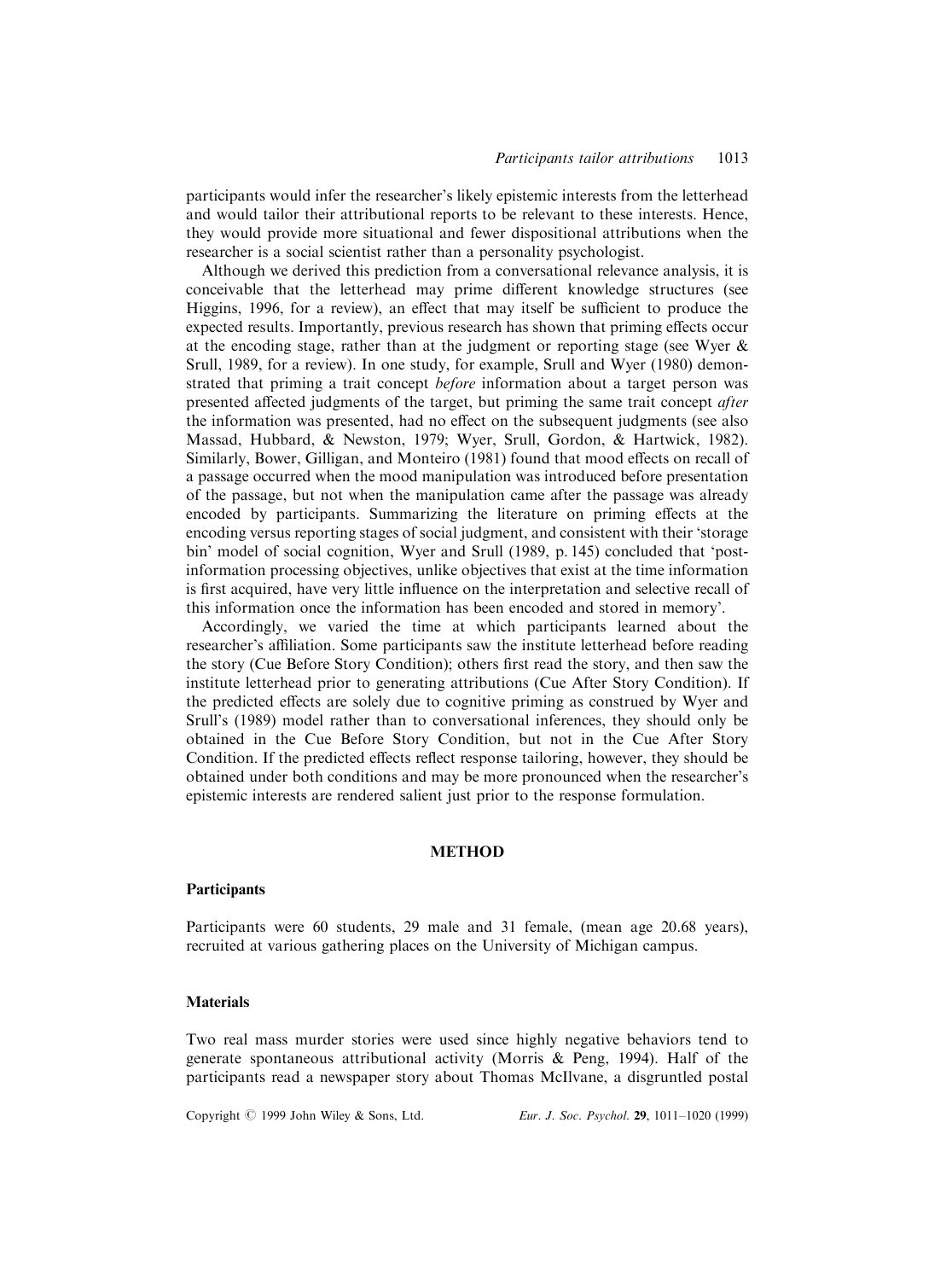worker who went on a mass murder spree in a Royal Oak, Michigan, post office in 1991. The other half read about Timothy McVeigh, the man accused and later convicted of murder in the bombing of the Oklahoma Federal Building, which occurred in 1995. Both stories were taken from articles from the New York Times, and had about equal length.

## Design and Procedure

The study followed a 2 (conversational cue: personality versus social) by 2 (order: cue before story versus cue after story) by 2 (story: post-office shooting versus Oklahoma bombing) factorial between-subjects design. Responses to either of the two stories served as the dependent variable.

The conversational cue was provided by printing the questionnaire on the letterhead of an alleged `Institute of Personality Research' or an `Institute of Social Research'. In the *Cue Before Story* condition, this letterhead was presented on the first page, preceding the mass murder story. In the Cue After Story condition, the letterhead was presented on the sheet that assessed the dependent variables. After participants had read one of the above murder stories, they were asked to list five reasons which they believed explained why the person in the story committed the crime.

#### Coding of Responses

Three coders, who were blind to the experimental conditions, rated the causal explanations, following a coding scheme similar to those of Miller (1984) and Morris and Peng (1994). Dispositional attributions are explanations that refer to factors stable and internal to the actor in the story: enduring psychological properties that the actor is thought to carry across time, place, and social context. These include personality traits, chronic pathology, stable temperament, long-standing and stable goals, values or attitudes, and character flaws. Situational attributions are explanations pointing to factors external to the actor in the story: properties that are tied to a particular time, place, or situation. These include the immediate, specific situation (e.g. stress in the workplace, a relationship, social role), or the larger social context (e.g. violence in society at large, group norms, the media, cultural practices). Explanations, which could not be readily coded as either situational or dispositional, were assigned to an Other category. The reliability across the three coders and two stories was high, Kendall's coefficient of concordance,  $W = 0.88$ ,  $p < 0.001$ , for dispositional attributions, and  $W = 0.93$ ,  $p < 0.001$ , for situational attributions.

#### Dependent Measures

Two dependent variables were created. First, based on the total number of reasons provided by a given participant, we calculated each participant's percentage of dispositional and situational attributions. This measure reflects the relative amount of situational and dispositional attributions (percentage measure). Second, we created two weighted attribution measures that reflect the relative amount of dispositional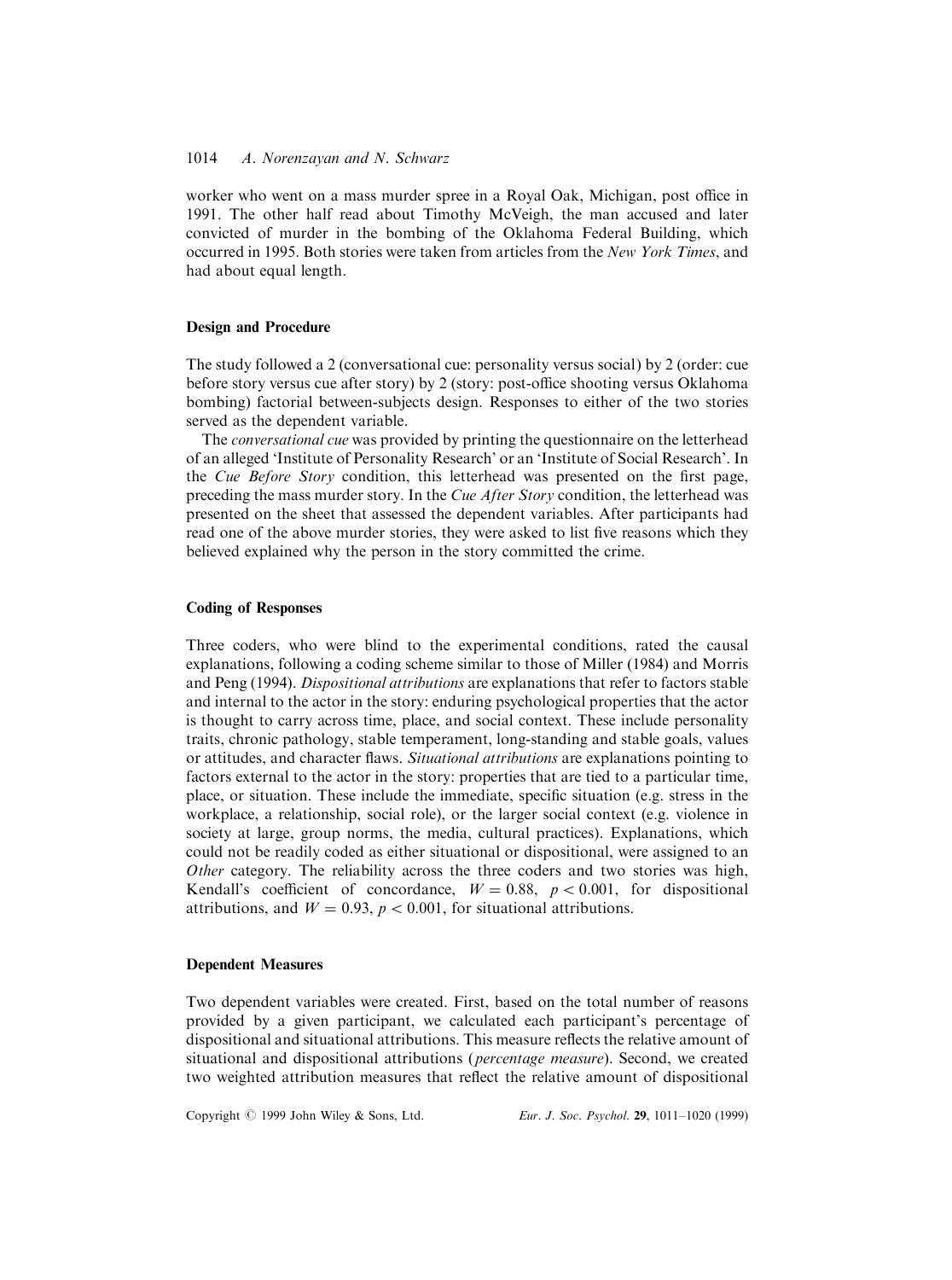and situational attributions, as well as the order in which the respective attributions were listed (weighted measure). Specifically, we assigned the first explanation a score of 5 and the fifth explanation a score of 1. Next we added the scores of all dispositional and all situational attributions to arrive at two separate weighted measures. A value of 0 indicates that no dispositional (or situational, respectively) attribution was provided, whereas a score of 15 indicates that only dispositional (or situational, respectively) attributions were listed. These weighted measures are somewhat more sensitive than the percentage measure because they capture the priority given to dispositional versus situational attributions, as reflected in the temporal order in which participants provided their attributions.

#### RESULTS

Table 1 shows the results in terms of the weighted measures, and Table 2 represents the mean percentage results. The top panels of both tables show the respective means collapsed over both cue order (i.e. letterhead before versus after the story) conditions. Our analyses treat participants' dispositional and situational attributions as two levels of a within-subjects factor (ignoring the `Other' category). The statistical tests shown below were conducted on the weighted measures. However, as the means in Tables 1 and 2 indicate, the pattern of results for the percentage measure was very similar to that of the weighted measure.

Overall, participants provided more situational than dispositional attributions, and listed them earlier,  $F(1, 52) = 14.84$ ,  $p < 0.001$ , for the main effect of attributional category. More importantly, participants provided more situational attributions, and listed them earlier, when the letterhead identified the researcher as a social scientist  $(M = 8.7)$  rather than a personality psychologist  $(M = 5.8)$ , as reflected in a significant simple effect of the researcher's affiliation,  $F(1, 52) = 7.58$ ,  $p < 0.01$ . Conversely, participants gave more dispositional attributions, and listed them earlier,

|                               | Attributions  |             |       |
|-------------------------------|---------------|-------------|-------|
|                               | Dispositional | Situational | Other |
| Conversational Cue<br>Overall |               |             |       |
| Personality ( $n = 30$ )      | 4.4           | 5.8         | 4.1   |
| Social $(n = 30)$             | 2.6           | 8.7         | 3.1   |
| Cue After Story               |               |             |       |
| Personality ( $n = 15$ )      | 4.5           | 5.8         | 4.1   |
| Social ( $n = 15$ )           | 2.6           | 9.4         | 2.3   |
| Cue Before Story              |               |             |       |
| Personality ( $n = 15$ )      | 4.4           | 5.8         | 4.2   |
| Social ( $n = 15$ )           | 2.6           | 8.0         | 3.8   |

Table 1. Weighted measure: causal attributions as a function of conversational cue and cue order

*Notes*: Personality = 'Institute of Personality Research'; Social = 'Institute of Social Research'. Weighted  $measure = mean$  responses after being weighted according to retrieval order.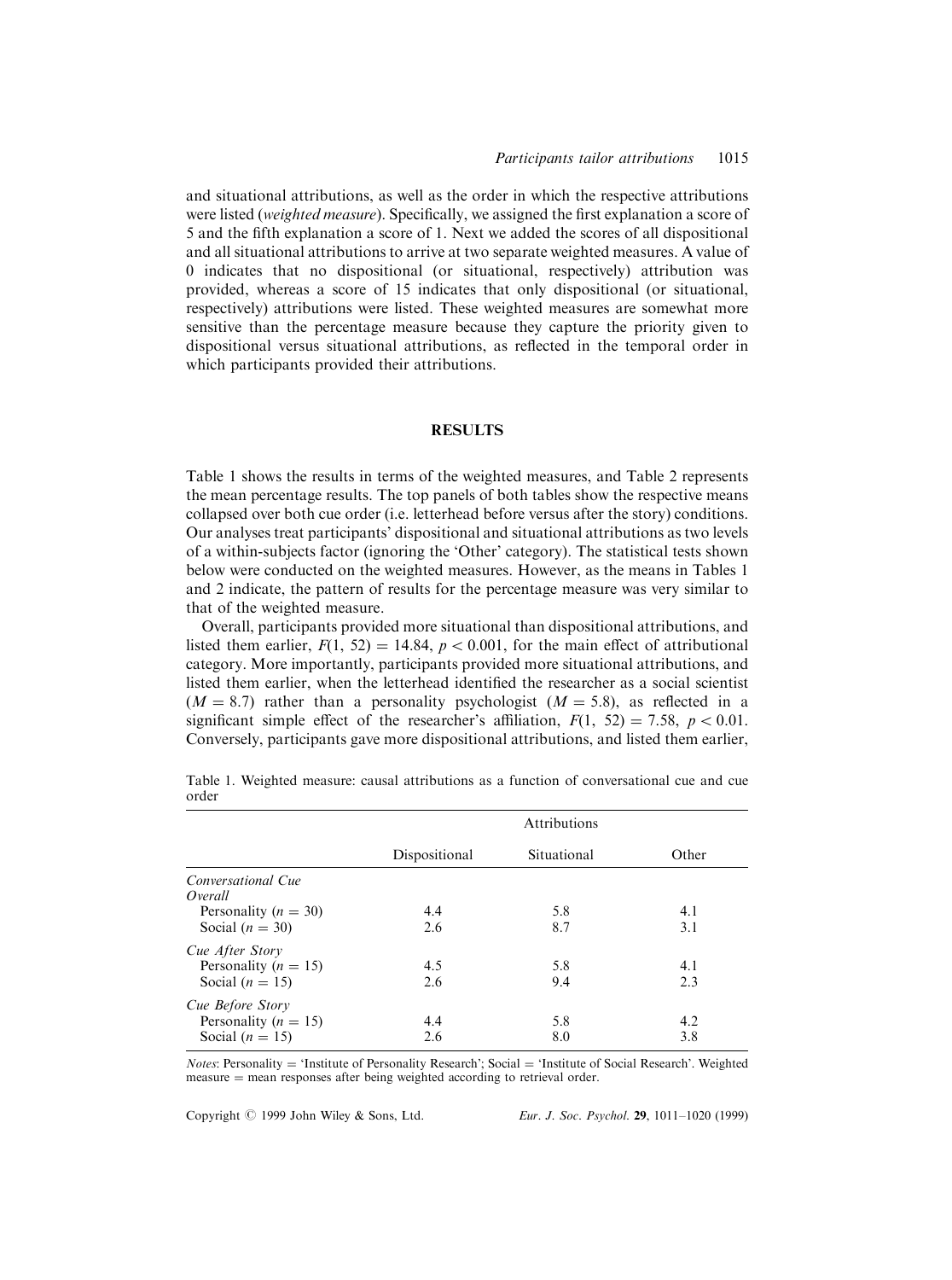|                               | <b>Attributions</b> |             |       |
|-------------------------------|---------------------|-------------|-------|
|                               | Dispositional       | Situational | Other |
| Conversational Cue<br>Overall |                     |             |       |
| Personality ( $n = 30$ )      | 33.9                | 38.8        | 27.3  |
| Social $(n = 30)$             | 19.7                | 57.7        | 24.6  |
| Cue After Story               |                     |             |       |
| Personality ( $n = 15$ )      | 32.5                | 40.2        | 27.3  |
| Social ( $n = 15$ )           | 20.9                | 61.0        | 18.1  |
| Cue Before Story              |                     |             |       |
| Personality ( $n = 15$ )      | 35.2                | 37.4        | 27.4  |
| Social $(n = 15)$             | 18.5                | 50.4        | 31.1  |

Table 2. Percent measure: causal attributions as a function of conversational cue and cue order

*Notes*: Personality = 'Institute of Personality Research'; Social = 'Institute of Social Research'. Percent  $measure = mean percentage of responses.$ 

when the letterhead identified the researcher as a personality psychologist ( $M = 4.4$ ) rather than a social scientist ( $M = 2.6$ ), again reflected in a significant simple effect of the researcher's affiliation,  $F(1, 52) = 5.80$ ,  $p < 0.05$ . Overall, this pattern resulted in the predicted significant interaction of conversational cue and type of attribution,  $F(1, 52) = 8.08, p < 0.01.$ 

Next, we address whether these overall effects depend on the time at which participants became aware of the researcher's affiliation. The second panels of Tables 1 and 2 show participants' attributions under conditions where the letterhead cue was provided after the story, immediately preceding the dependent variables. As expected, participants provided fewer dispositional and considerably more situational explanations when the letterhead identified the researcher as a social scientist rather than as a personality psychologist,  $F(1, 52) = 4.95$ ,  $p < 0.05$ , for the simple interaction. When the researcher's affiliation was provided *prior* to the story, a similar pattern was obtained, as shown in the bottom panels of Tables 1 and 2,  $F(1, 1)$  $52$ )  $=$  3.08,  $p = 0.08$ , for the simple interaction. Because of the similarity of these patterns, no triple interaction emerged,  $F < 1$ . Finally, there was no effect of story version, nor any interactions with story version in these data.

## DISCUSSION

In summary, participants overall gave more situational then dispositional explanations for the mass murder cases. This main effect, however, was qualified by the predicted interaction, such that participants gave relatively more situational attributions, and listed them earlier, when the letterhead of the questionnaire identified the researcher as a social scientist rather than as a personality psychologist. The reverse pattern emerged for dispositional attributions, such that participants gave relatively more dispositional explanations, and listed them earlier, when the letterhead identified the researcher as a personality psychologist rather than as a social scientist.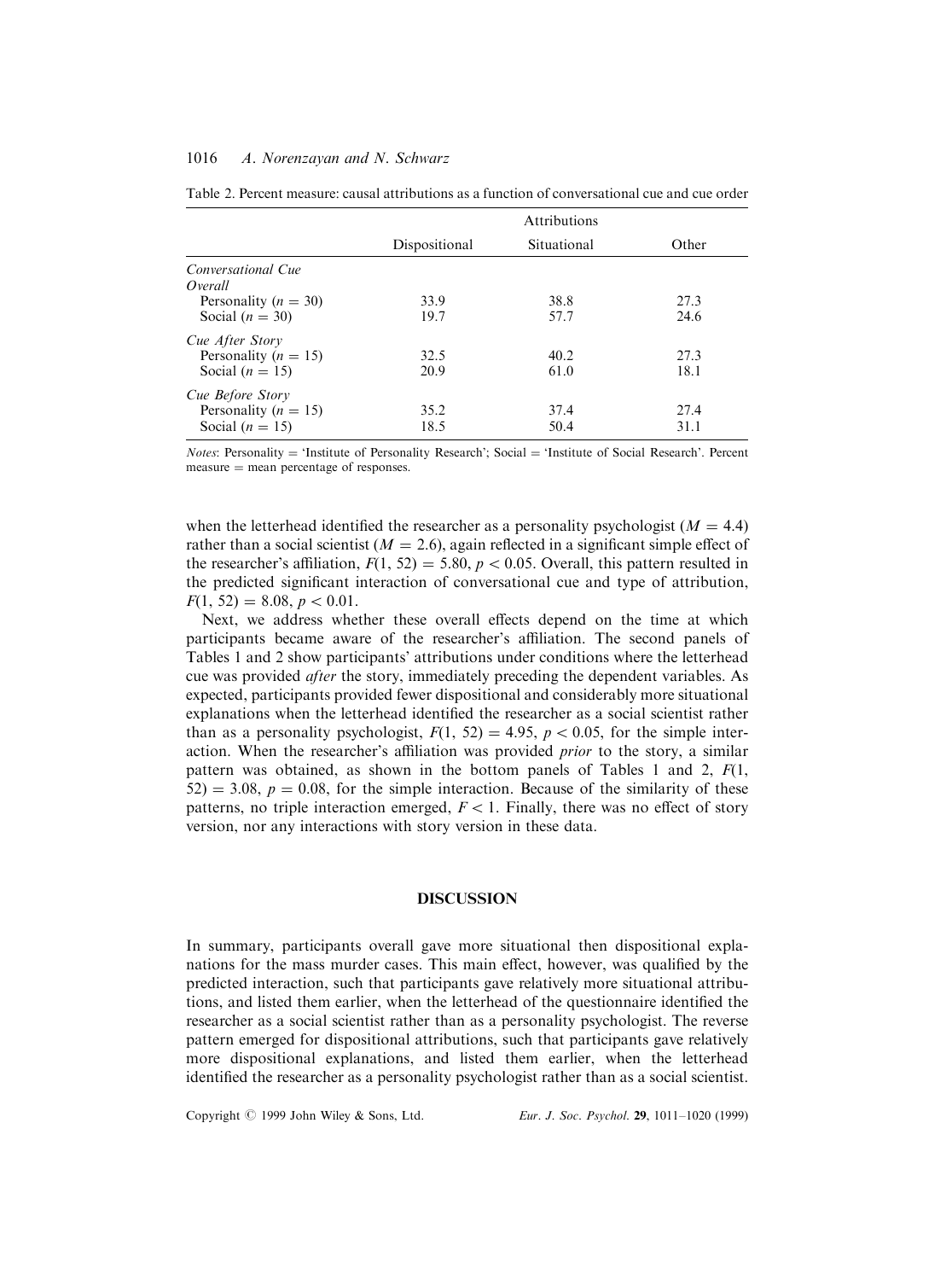This overall pattern was the same regardless of whether or not participants learned about the researchers' background before or after reading the story.

We propose that this 'letterhead effect' reflects the operation of the principle of relevance, leading participants to make their answers relevant to the likely epistemic goals of the researcher. People believe social scientists are interested in social and contextual explanations of human behavior, whereas personality psychologists are interested in chronic psychological characteristics as likely determinants of behavior. Thus, in an attempt to be cooperative communicators, participants try to provide information which they believe is relevant to the interests of the researchers: situational causes of behavior are more relevant to the interests of social scientists, whereas dispositional causes are more relevant to the interests of personality researchers.

Although our findings are consistent with the relevance principle of conversational conduct, it is worth noting that other conversational principles may affect the attributions that participants report in different ways. One such principle is the maxim of quantity (Grice, 1975), which invites speakers to avoid redundancy. This maxim encourages the provision of information that is new to the recipient and discourages the reiteration of information that the recipient already has. Consistent with the maxim of quantity, Slugoski, Lalljee, Lamb, and Ginsburg (1993) found that participants who were led to believe that their conversational partner shared only dispositional information about a target provided more situational explanations for the target's behavior. In contrast, those who believed that their partner shared only information about the situational background of the target gave somewhat more dispositional explanations. Thus, under conditions that resembled ordinary conversations, participants emphasized information that was likely to be new to the recipient and avoided reiterating information that was already part of the common ground. At first glance, one may therefore wonder why participants in the present study did not focus on explanations that the researcher may otherwise miss, that is, dispositional explanations when the researcher was allegedly a social scientist and situational explanations when the researcher was allegedly a personality psychologist.

We propose that two factors contribute to this apparent discrepancy between Slugoski et al.'s (1993) findings and the present research. First, the letterhead manipulation used in the present study did not convey information about differences in the common ground. Although the researcher may know more about the murder case than is conveyed in the newspaper story, the exact nature of any knowledge differences remains elusive, in contrast to the Slugoski *et al.* (1993) study, where the recipient was known to share either situational or dispositional information. To render redundancy avoidance a salient concern under the present conditions, one should lead participants to reason, `as a personality psychologist, she certainly can think of personality explanations herself—so let me tell her about situational ones'. But no such concern was made salient in our study. Second, were participants to proceed along this line, they would have arrived at contributions that are likely to have been irrelevant to the epistemic agenda of the researcher, quite in contrast to Slugoski et al.'s (1993) experiment, where the epistemic agenda of the recipient remained unspecified. This is crucial, since research participants probably expect researchers to hold a certain degree of epistemic commitment corresponding to their fields' research agenda. Thus, people are likely to assume that someone becomes a sociologist because she is committed to learn about social explanations of behavior,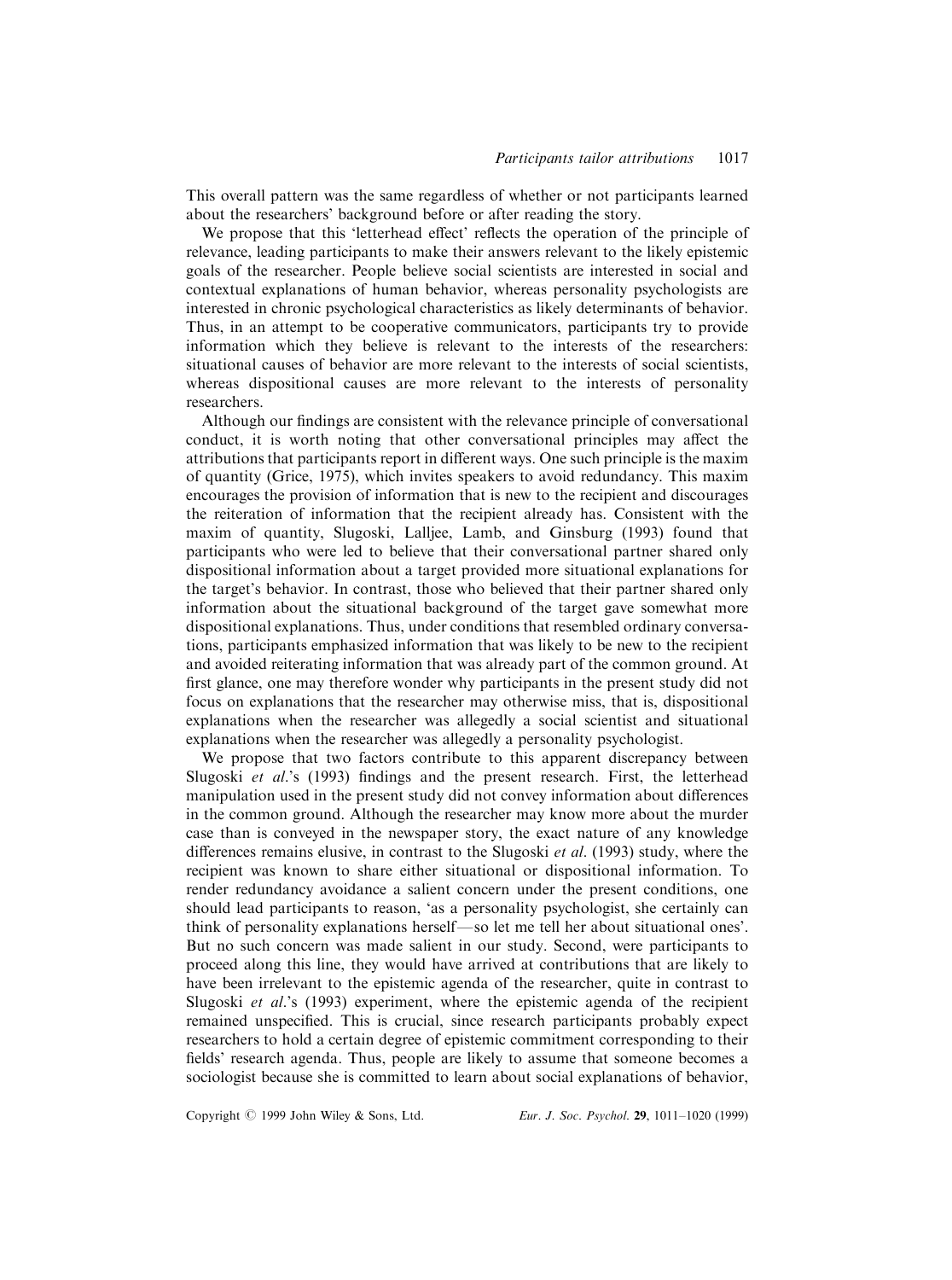and personality researchers are believed to be in the business of studying dispositional explanations of behavior.

Finally, two non-conversational accounts of the present findings deserve attention. One is a cognitive priming account (e.g. Wyer  $&$  Srull, 1989). From this perspective, different letterhead cues may activate different knowledge structures, which may subsequently affect the encoding of the story, resulting in different prime-consistent explanations. Although knowledge-activation may have contributed to the overall effect, we believe that a mere priming interpretation cannot account for the entirety of the results. As several studies have demonstrated (see Wyer & Srull, 1989, for a review), priming effects are obtained when the prime precedes the to-be-encoded information, but not when the prime follows this information. Hence, the present findings should only have been obtained when the letterhead cue preceded the story. Contrary to this prediction, the impact of the researcher's affiliation on participants' situational and dispositional attributions was unchanged (and if anything, became stronger) when the affiliation information was introduced *after* participants had read the story. Hence, participants were equally likely to tailor their responses to the researcher's epistemic interests when these interests were rendered salient after message encoding, and just before they formulated their answers, as would be expected from a conversational perspective.

Another account draws on Orne's (1962) concept of demand characteristics and assumes that research participants try to confirm the researcher's hypotheses. This account typically requires conversational inference processes to explain how participants infer the researcher's hypotheses in the first place (see Kihlstrom, 1995; Schwarz, 1996, for more detailed discussions). It differs from a conversational account, however, by postulating motivations that are specific to the role of research participants, and are driven by a desire to substantiate the researchers' expectations. In contrast, conversational analyses based on Grice's (1975) logic of conversation maintain that people strive to be cooperative communicators, emphasizing that cooperative conduct is a natural part of any conversation and not a peculiar aspect of experimental settings. As Kihlstrom (1995, p. 11) noted, `Subjects aren't just motivated to guess and confirm the experimenter's hypothesis. As listeners, that is, as people, they are primarily motivated to make sense of any communicative situation in which they find themselves.' From this perspective, research participants are not trying to tell the researcher what he or she `wants to hear', but rather what he or she `wants to know'. Nevertheless, we cannot say for sure to what extent motivations that may be specific to research participation contributed to cooperative conversational conduct, over and above conversational inferences. Hence, a demand explanation for our findings cannot be ruled out.

Regardless of which particular perspective best accounts for our findings, the 'letterhead effect' observed here bears on a central finding of social psychology, the correspondence bias (Jones, 1979) or the fundamental attribution error (Ross, 1977). This refers to a strong tendency in Western cultures to draw dispositional inferences from behavior rather than situational ones ( for a recent review of the correspondence bias, see Gilbert  $\&$  Malone, 1995; for a review of cultural differences and similarities, see Norenzayan, Choi, & Nisbett, in press). Importantly, most research on social inference has been conducted under conditions in which participants are aware that the researcher is a psychologist. Hence, this awareness may have systematically contributed to the dominance of dispositional responses. This awareness, however, is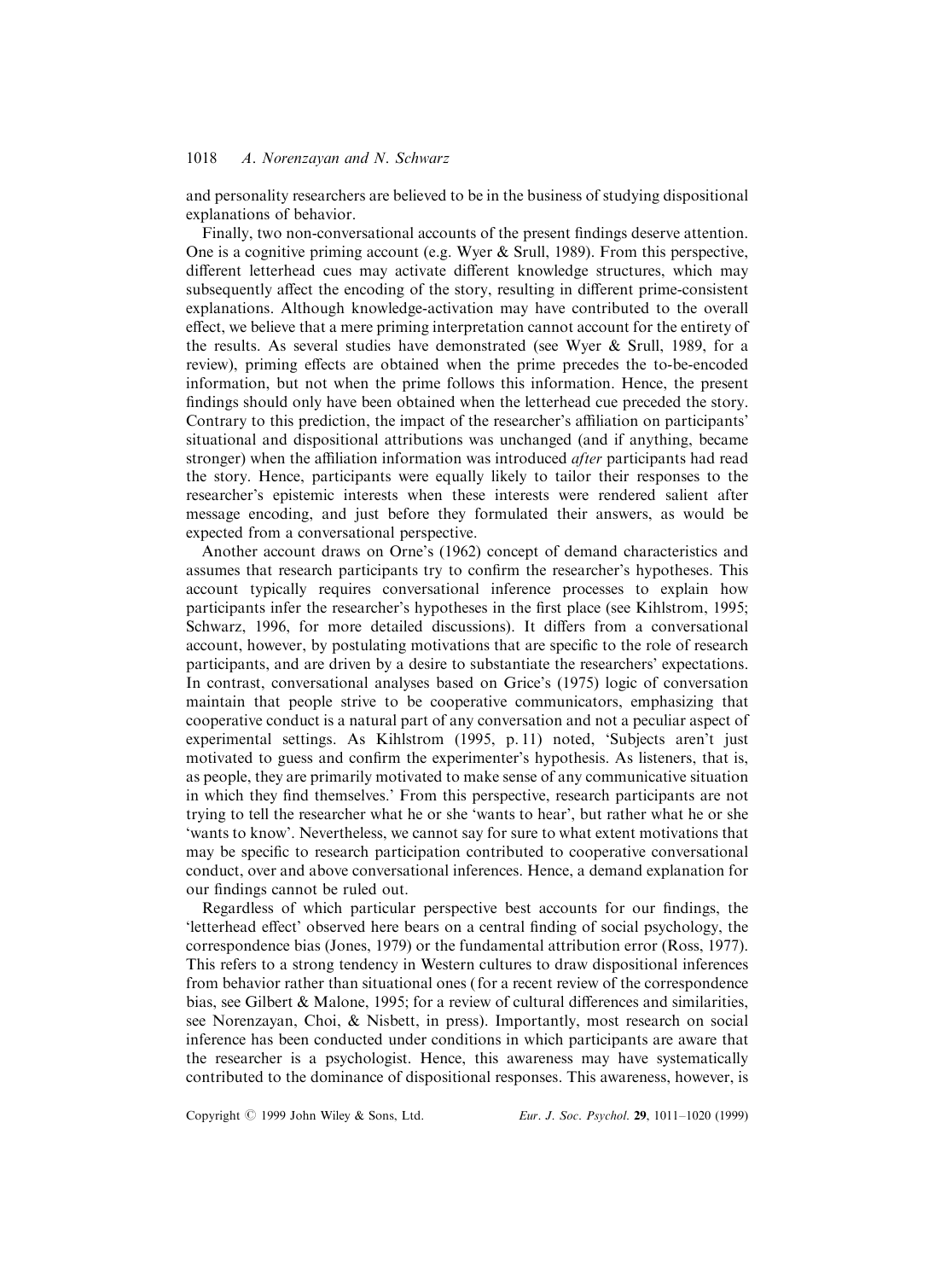unlikely to account for observed cultural differences in attribution, given the likely similarity of participants' assumptions about researchers' interests across cultures.

In conclusion, the present study adds to a growing literature demonstrating that causal attribution, traditionally viewed in social psychology as the outcome of context-free universal principles of reasoning (e.g. Kelley, 1967), is in fact a process which is embedded in the social and communicative context in which it occurs (Hilton, 1990; Hilton & Slugoski, 1986; Slugoski, et al., 1993). More generally, our findings contribute to the conclusion that the communicative context systematically affects social judgment and reasoning, and that participants bring the tacit assumptions that govern the conduct of conversation in daily life to the research situation (see Hilton, 1995; Kihlstrom, 1995; Schwarz, 1994, 1996). From this perspective, the psychological experiment may not be as artificial and detached from everyday life as some critics would like to claim (e.g. Harré, 1979)—instead, what goes on in the psychological laboratory may be remarkably similar to what happens in daily life (Kihlstrom, 1995). Ironically, however, as researchers, we often miss the extent to which formal features of our research instruments shape participants' responses—a prime example of what Gilbert and Jones (1986) describe as lay perceivers' typical failure to take perceiver-induced constraints on actors' behavior into account.

#### ACKNOWLEDGEMENTS

This research was supported by a US National Science Foundation doctoral fellowship to the first author. Thanks to Claire Mercier, Rob Park, Alex Rothman, Miguel Wong, and Nellie Yeretsian for their input and assistance in conducting this research. Bärbel Knäuper, Richard Nisbett, Jeffrey Sanchez-Burks, and three anonymous reviewers provided valuable comments for an earlier version of this manuscript.

#### REFERENCES

- Bower, G. H., Gilligan, S. G. & Monteiro, K. P. (1981). Selectivity of learning caused by affective states. Journal of Experimental Psychology: General, 110, 451-483.
- Cousins, S. D. (1989). Culture and self-perception in Japan and the U.S. Journal of Personality and Social Psychology,  $56$ , 124-131.
- Gilbert, D. T. & Jones, E. E. (1986). Perceiver-induced constraint: Interpretations of selfgenerated reality. Journal of Personality and Social Psychology, 50, 269-280.
- Gilbert, D. T. & Malone, P. S. (1995). The correspondence bias. *Psychological Bulletin*, 117,  $21 - 38.$

Grice, H. P. (1975). Logic and conversation. In P. Cole & J. L. Morgan (Eds), Syntax and semantics: Vol 3: Speech acts (pp. 41-58). New York: Academic Press.

Harré, R. (1979). Social being. Oxford: Basil Blackwell.

Higgins, E. T. (1996). Knowledge: Accessibility, applicability, and salience. In E. T. Higgins & A. Kruglanski (Eds), Social psychology: Handbook of basic principles (2nd edn, pp. 133–168). New York: Guilford Press.

Hilton, D. J. (1990). Conversational processes and causal explanation. Psychological Bulletin, 107,  $65-81$ .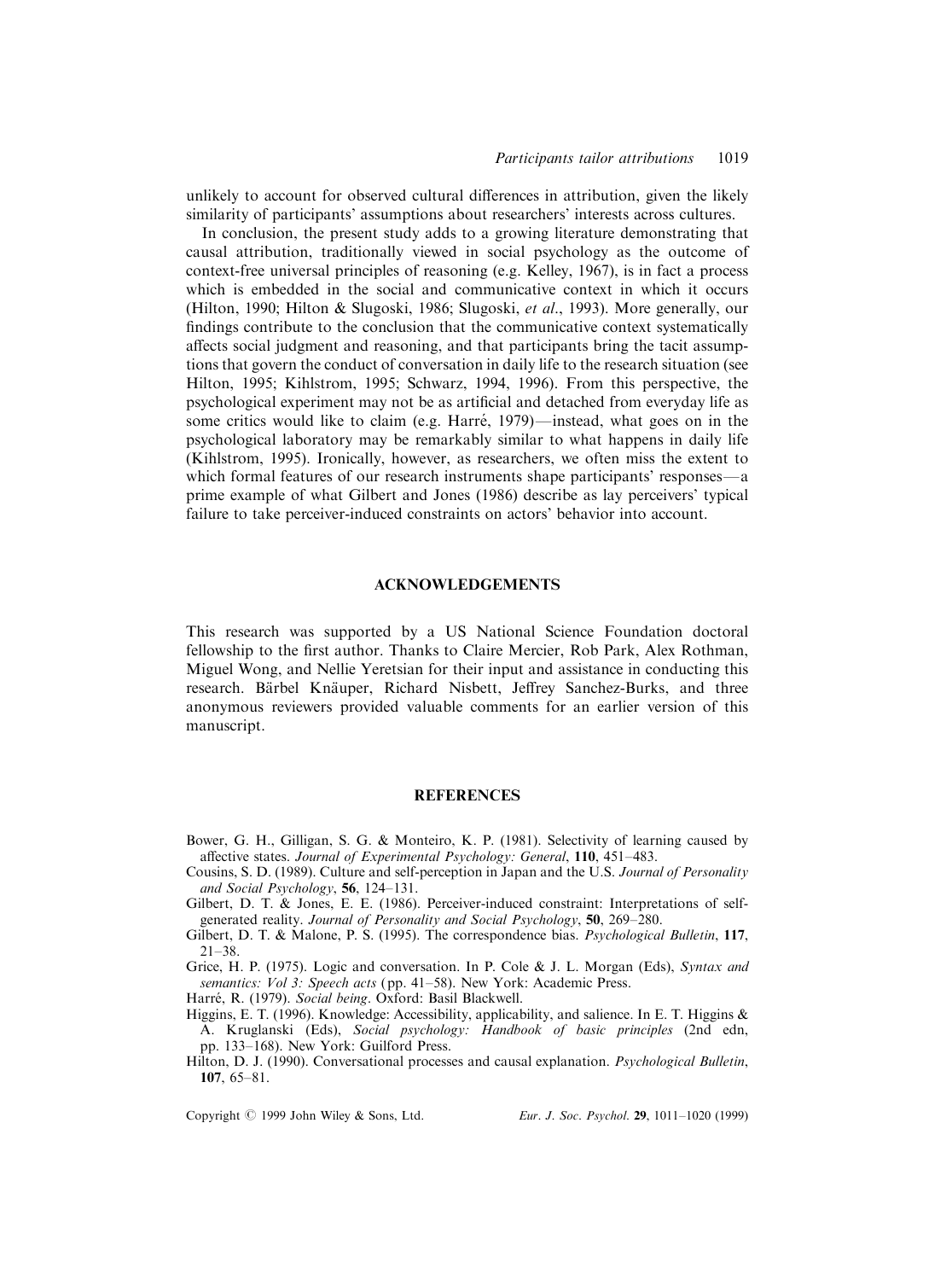- 1020 A. Norenzayan and N. Schwarz
- Hilton, D. J. (1995). The social context of reasoning: Conversational inference and rational judgment. Psychological Bulletin, 118, 248-271.
- Hilton, D. J. & Slugoski, B. R. (1986). Knowledge-based causal attribution: The abnormal conditions focus model. Psychological Review, 93, 75-88.
- Jones, E. E. (1979). The rocky road from acts to dispositions. American Psychologist, 34, 107±117.
- Kelley, H. H. (1967). Attribution theory in social psychology. In D. Levine (Ed.), Nebraska Symposium on Motivation, 15, pp. 192-230.
- Kihlstrom, J. F. (1995). On the validity of psychology experiments. APS Observer, September, pp.  $10-11$ .
- Massad, C. M., Hubbard, M. & Newston, D. (1979). Perceptual selectivity: Contributing process and possible cure for impression perseverance. Journal of Experimental Social  $Psychology$ , 15, 513–532.
- McCann, C. D. & Higgins, E. T. (1992). Personal and contextual factors in communication: A review of the 'communication game'. In G. R. Semin & K. Fiedler (Eds), Language, interaction, and social cognition (pp. 144-172). Newbury Park, CA: Sage.
- McGuire, W. J. & McGuire, C. V. (1988). Content and process in the experience of the self. Advances in Experimental Social Psychology,  $21$ , 97-144.
- Miller, J. G. (1984). Culture and the development of everyday social explanation. Journal of Personality and Social Psychology, 46, 961-978.
- Morris, M. W. & Peng, K. (1994). Culture and cause: American and Chinese attributions for social and physical events. Journal of Personality and Social Psychology,  $67$ , 949-971.
- Norenzayan, A., Choi, I. & Nisbett, R. E. Eastern and Western perceptions of causality for social behavior: Lay theories about personalities and situations. In D. A. Prentice & D. T. Miller (Eds), Cultural divides: The social psychology of intergroup contact. (in press).
- Orne, M. (1962). On the social psychology of the psychology experiment. American  $Psychologist, 17, 776–783.$
- Ross, L. (1977). The intuitive psychologist and his shortcomings: Distortion in the attribution process. In L. Berkowitz (Ed.), Advances in experimental social psychology (Vol. 10, pp. 174-221). New York: Academic Press.
- Schwarz, N. (1994). Judgment in social context: Biases, shortcomings, and the logic of conversation. Advances in Experimental Social Psychology,  $26$ , 123-162.
- Schwarz, N. (1996). Cognition and communication: Judgmental bias, research methods, and the logic of conversation. Mahwah, NJ: Erlbaum.
- Slugoski, B. R., Lalljee, M., Lamb, R. & Ginsburg, G. P. (1993). Attribution in conversational context: Effect of mutual knowledge on explanation-giving. European Journal of Social  $Psychology, 23, 219–238.$
- Sperber, D. & Wilson, D. (1981). Pragmatics. Cognition, 10, 281-286.
- Sperber, D. & Wilson, D. (1995). Relevance: Communication and cognition (2nd edn). Cambridge, MA: Blackwell.
- Srull, T. K. & Wyer, R. S. (1980). Category accessibility and social perception: Some implications for the study of person memory and interpersonal judgment. Journal of Personality and Social Psychology,  $38$ ,  $841-856$ .
- Wyer, R. S. & Srull, T. K. (1989). Memory and cognition in its social context. Hillsdale, NJ: Erlbaum.
- Wyer, R. S., Srull, T. K., Gordon, S. E. & Hartwick, J.  $(1982)$ . The effects of taking a perspective on recall of prose material. Journal of Personality and Social Psychology, 43, 674±688.